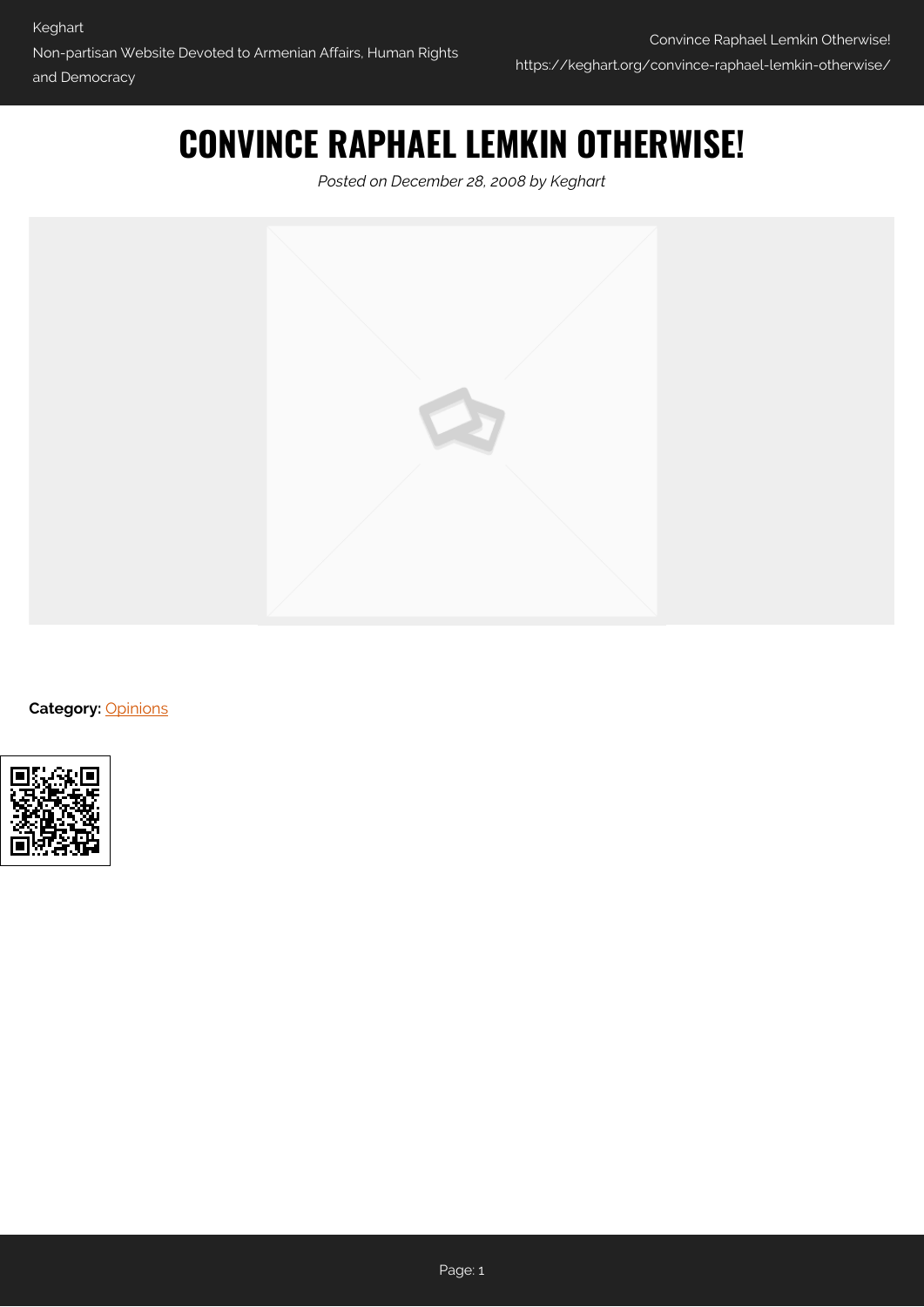By Vicken Babkenian, Sydney, Australia, 3 December 2008

## *Mr. Babkenian is an independent researcher for the Australian Institute for Holocaust and Genocide Studies*

The Armenian Genocide has been officially recognized by Turkey, United States, Great Britain, Israel and many more countires, but we just couldn't see it.

It all began when I was cutting an Orange for my niece when she asked me why the name Orange is both a color and a fruit. After doing some research, I discovered that the root of the word Orange in the English language is derived from the fruit. In other words the Etymology of the color and the fruit is interconnected. No one can argue that the fruit Orange is not Orange.

By Vicken Babkenian, Sydney, Australia, 3 December 2008

## *Mr. Babkenian is an independent researcher for the Australian Institute for Holocaust and Genocide Studies*

The Armenian Genocide has been officially recognized by Turkey, United States, Great Britain, Israel and many more countires, but we just couldn't see it.

It all began when I was cutting an Orange for my niece when she asked me why the name Orange is both a color and a fruit. After doing some research, I discovered that the root of the word Orange in the English language is derived from the fruit. In other words the Etymology of the color and the fruit is interconnected. No one can argue that the fruit Orange is not Orange.

As someone who has studied the Armenian Genocide over a number of years, I could not help but familiarize myself with the etymology of the word Genocide. I discovered that the word genocide is from the roots genos (Greek for family, tribe, race, a people, a nation) and –cide (Latin – occidere or cideo – to Massacre, Kill, exterminate). I looked up the word in the Oxford dictionary and found the definition to be "the extermination of a race". I then recalled that this definition of the word 'genocide' had been used by contemporary eyewitnesses, diplomats, historians, journalists to describe what was happening to the Armenians during WWI. Lord James Bryce in 1915 called it "the Extermination of a Race" in a New York Times article. If the word 'genocide' had been coined before WWI, then that one word would have been used, instead of the five words which mean the same thing.

I then conducted some research on Raphael Lemkin, "The founder of the genocide convention" and on the genesis of the word 'genocide' which he coined in 1944. In his manuscript titled "Totally unofficial", Lemkin wrote:

"In 1915 . . . I began . . . to read more history to study whether national, religious, or racial groups as such were being destroyed. The truth came out after the war. In Turkey, more than 1,200,000 Armenians were put to death . . . After the end of the war, some 150 Turkish war criminals were arrested and interned by the British Government on the island of Malta . . . Then one day, I read in the newspapers that all Turkish war criminals were to be released. I was shocked. A nation that killed and the guilty persons were set free . . . I felt that a law against this type of racial or religious murder must be adopted by the world"

I soon reached the conclusion that the word genocide is etymologically interconnected with the tragedy of the Armenians, just like the word Orange is to the fruit of the same name. The man who coined the word genocide had in large part based it on the Armenian catastrophe. He even stated on national television "that it happened to the Armenians." I further realized that the legal term "Crimes against humanity" which is affirmed by the U.N general Assembly was in the main, derived and adopted from a